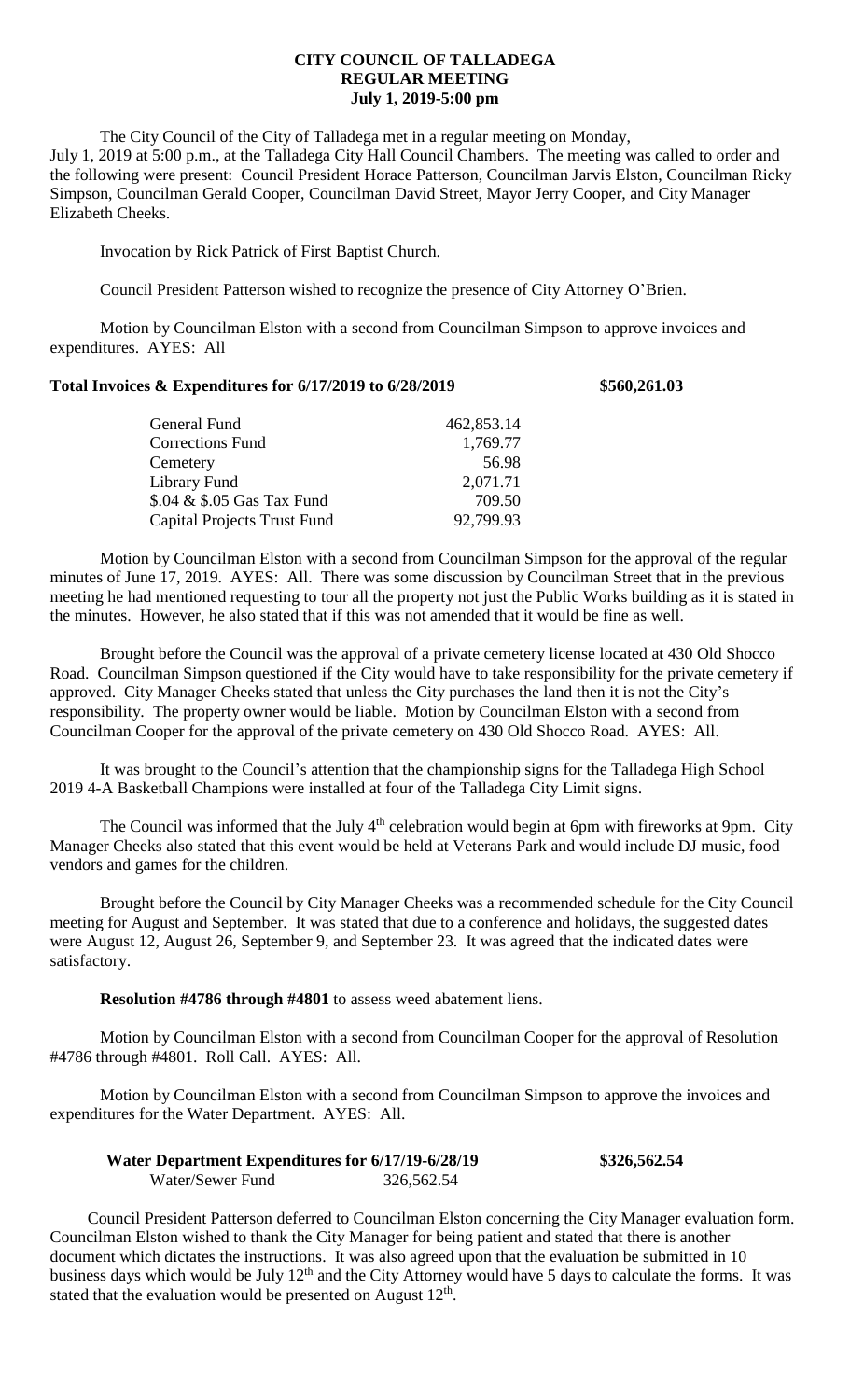City Manager Cheeks commented that she received a call from Angela Dawson concerning a quest, if Council will allow. Angela Dawson came before the Council to request a contribution for the Talladega 8 and Under Softball Team to help them in going to the State Tournaments. There was some discussion upon this matter. Councilman Elston, Councilman Simpson, Councilman Street, and Council President Patterson indicated they would like to make a personal donation to them for this trip.

City Manager Cheeks deferred to Police Chief Busby concerning a report on the street crimes unit which had been started 2 weeks ago. Chief Busby stated that the unit has two full time officers and as of last Thursday; the unit has sized some guns, arrested people with warrants, and has been in four car chases. It was also stated that in the last two weeks, no shots were fired or have been reported to them. Chief Busby also commented that they would be adding officers to this unit once they are fully trained. Council President Patterson wished to express his appreciation for this effort. Councilman Elston encouraged the good work to continue. Councilman Street and Councilman Simpson also wished to echo his appreciation. Council President Patterson questioned if the confiscated fire arms would end up back in the community. Chief Busby stated that the fire arms were tested to see if they match other crimes, others if recovered stolen will be given back to its rightful owner. Others attached to a case will be held until the case is completed. Those will be sold at an auction, not open to the public.

City Manager Cheeks commented that she was proud of that program. She also wished to thank the Daily Home on the article pertaining to the recycling center and stated that the changes to the recycle center will hopefully be done by August 1. It was also stated that City Hall would be closed Thursday and Friday for the 4<sup>th</sup> of July holiday. She also encouraged everyone to purchase locally as the tax dollars would stay in the community. She also recognized the Mayor by reading a letter from Trinity Baptist Church thanking the Mayor for his attendance in honoring Dr. C.O. Grinstead.

Mayor Cooper wished to congratulate the Police Department stating that a friend of his was in need of their services and that the officers were prompt and professional. He also stated that he would be running for Mayor again.

Councilman Street commented that his request in the minutes of the previous meeting was a speed limit sign on Brignoli and not a stop sign as it is written. He also asked if there were any totals received of recycled materials coming through to the recycle center. City Manager Cheeks stated that as part of the contract with the trash company, bins are provided and taken away but the market is so bad that they are losing money. Councilman Street then stated that he was glad to hear that a measure was taking place because the recycle center has been abused too long. He next wished to ask the Council to reconsider the paving project; stating that the budget had been amended for other reasons before and perhaps setting aside other projects that hadn't been funded and put that into the paving project. Stating that he was disappointed that more money was not committed to this project. Council President Patterson deferred to Public Works Director Phillips concerning the selection process for the paving project. Director Philips stated that what is earmarked for paving is about \$250,000 a year which is why the City is on a four-year cycle for paving for a total of \$1 million. The roads are then looked at according to traffic, type of road, complaints, accidents, and if there is patch that could be done. It is then given a ranking and then a line is drawn according to the money available. It was stated that the process follows the national standard. Councilman Street also stated he had requested documentation on some of the streets and was not satisfied with what he was given and asked if Council was satisfied with what is being paved. It was commented that all would love to pave more streets in the City but they could not afford to do so. Councilman Street commented that he had requested what the last round of raises did to the annual budget and what each one would make, and was given vague information and also requested information on the sale of timber. It was agreed upon that City Manager Cheeks respond in writing to Councilman Street of his request for the 11 salary raises and the revenue from the timber sales. Councilman Street also stated that he believed that the Council had passed illegal raises based upon an email received from GEDI. Council President Patterson requested a copy of the aforementioned email. Councilman Street requested information concerning the light pole at the Knoxville Park. It was stated that the City has been working the contractor to get in the necessary equipment but it is not guaranteed that the work would be done by Wednesday. There was much discussion upon this matter. Motion by Councilman Street with a second from Councilman Simpson to allocate \$1500 from the Council's appropriation fund to aid in providing lighting to the Knoxville for Life Reunion. AYES: Council President Patterson, Councilman Street, Councilman Simpson, and Councilman Cooper ABSTAIN: Councilman Elston

Councilman Street wished to inform Director Phillips of a pothole on Hillandale which was reported last week and still was not repaired. Director Phillips stated that she would look in to it. Councilman Street also inquired about a guard rail request on Thornton St. which was done during the last City Manager's tenure and also inquired about the sidewalk across from Alabama Power Company. City Manager Cheeks stated that the concrete was poured on Thursday and after it is cured, work for finishing up the edges would be done.

Councilman Elston informed the Council that the celebration of Dr. Patterson's 45<sup>th</sup> pastoral anniversary would be held on July 14<sup>th</sup>. He also commented that he would not be seeking re-election and wished to thank everyone for all their support.